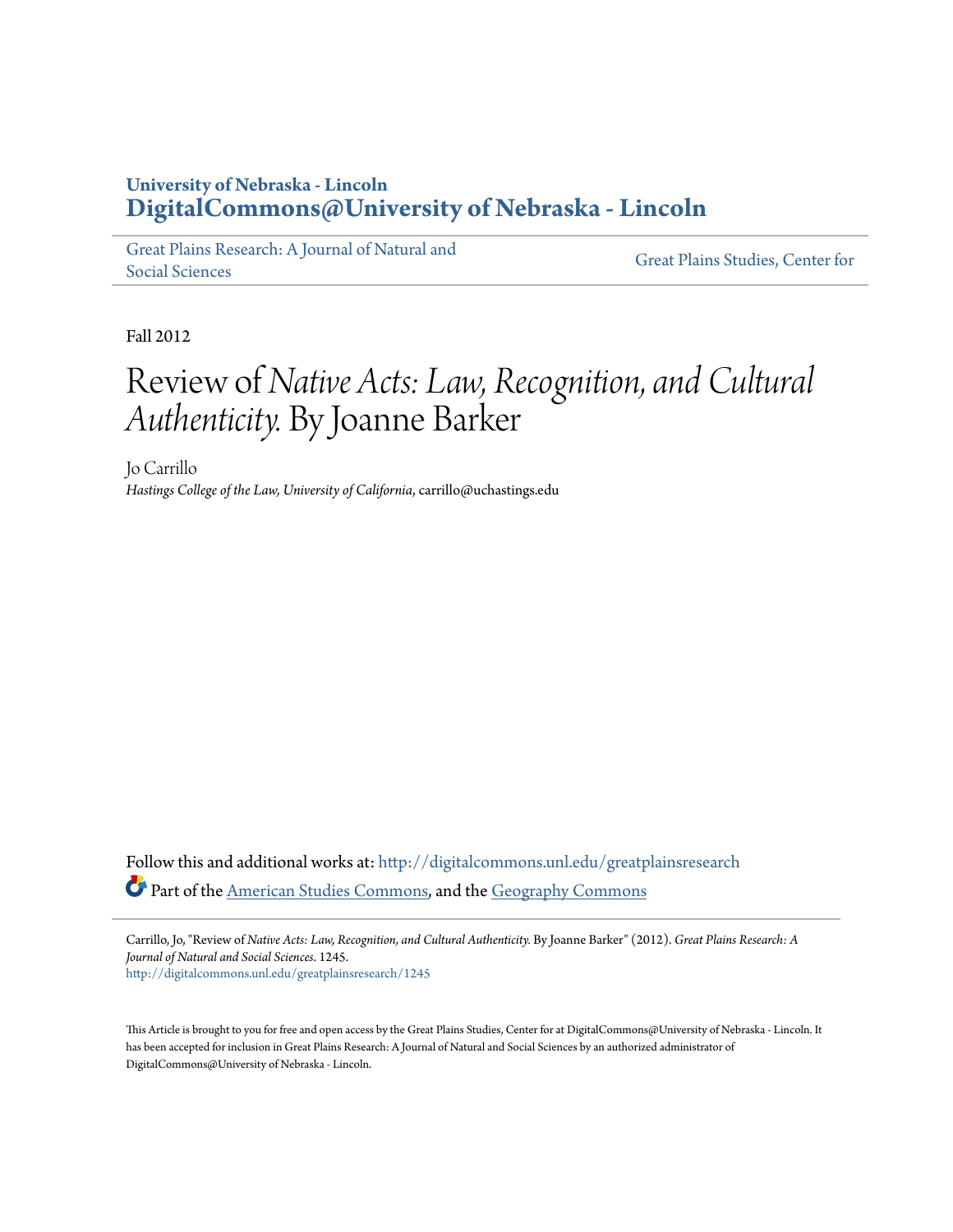Native Acts: Law, Recognition, **and Cultural** Authenticity. By Joanne Barker. Durham, NC: Duke University Press, 2011. ix + 284 pp. References, bibliography, index. \$23.95 paper.

*Native Acts* is organized in three parts. In the first ("Recognition"), Barker (correctly) argues that the United States government exercised its plenary power to coerce Native peoples to recognize themselves as "Indian tribes." In part 2 ("Membership"), she discusses tribal membership policies as a legal frame through which Native peoples—now organized into semisovereign states called "tribes"—define themselves in relation to the U.S. government. In part 3 ("Tradition"), Barker examines how "tribal traditions" can turn on racist, sexist, and homophobic policies that themselves become cultural acts of identity formation.

Federal Indian Law—the body of federal law that governs the relationship between the U.S. government and a recognized tribe-is *ossified* with just the sort of doctrines and inherited traditions that Barker thoughtfully calls into question. She frames the paradox well. Historically, tribes secured federal recognition if and when they defined themselves in terms that furthered colonialist, social Darwinist ideologies. The legalpolicy process worked like this: (I) the United States recognized tribes as semisovereign nations; (2) the United States then authorized each recognized (official) tribe to define (and manage) its own membership roll; (3) this consequently created incentives for those individuals and groups most privileged by the membership rules to define (invent) "tradition." There it is, the "rational," modernist side ofthe paradox: identity formation via Social Darwinism, blood quantum, and historicized claims to the ownership of tradition. But how did modernist justifications for tribal recognition morph into a tribal version of"100% Americanism," that 1920s Ku Klux Klan code phrase for white supremacy? (The first part of the 20th century is when tribal reorganization took place.) Why do "traditions" give rise to policies (like those discussed by Barker) that are predicated on racist, sexist, and homophobic beliefs?

An excellent question.

Much of the formal legal process that defines who can (or cannot) be an enrolled member of a particular tribe turns on the concept of blood descent, or "blood quantum." But the blood quantum test leads to absurdities, as Barker discusses, in addition to being a variant of the racist one-drop rule, a property-based rule that once rationalized enslavement by birth. (Under the one-drop rule, an enslaved woman's child was born enslaved.) Barker analyzes tribal membership ideologies throughout her book, with an in-depth analysis of *Martinez v. Santa Clara,* the case that split the legal community between those who argued that "self-determination" must come before gender equality (why?), and those who argued that gender equality was every tribal woman's right as a United States citizen (shouldn't it be?).

*Native Acts* is an important and thoughtful challenge to the political position that "tradition" is an acceptable rationale